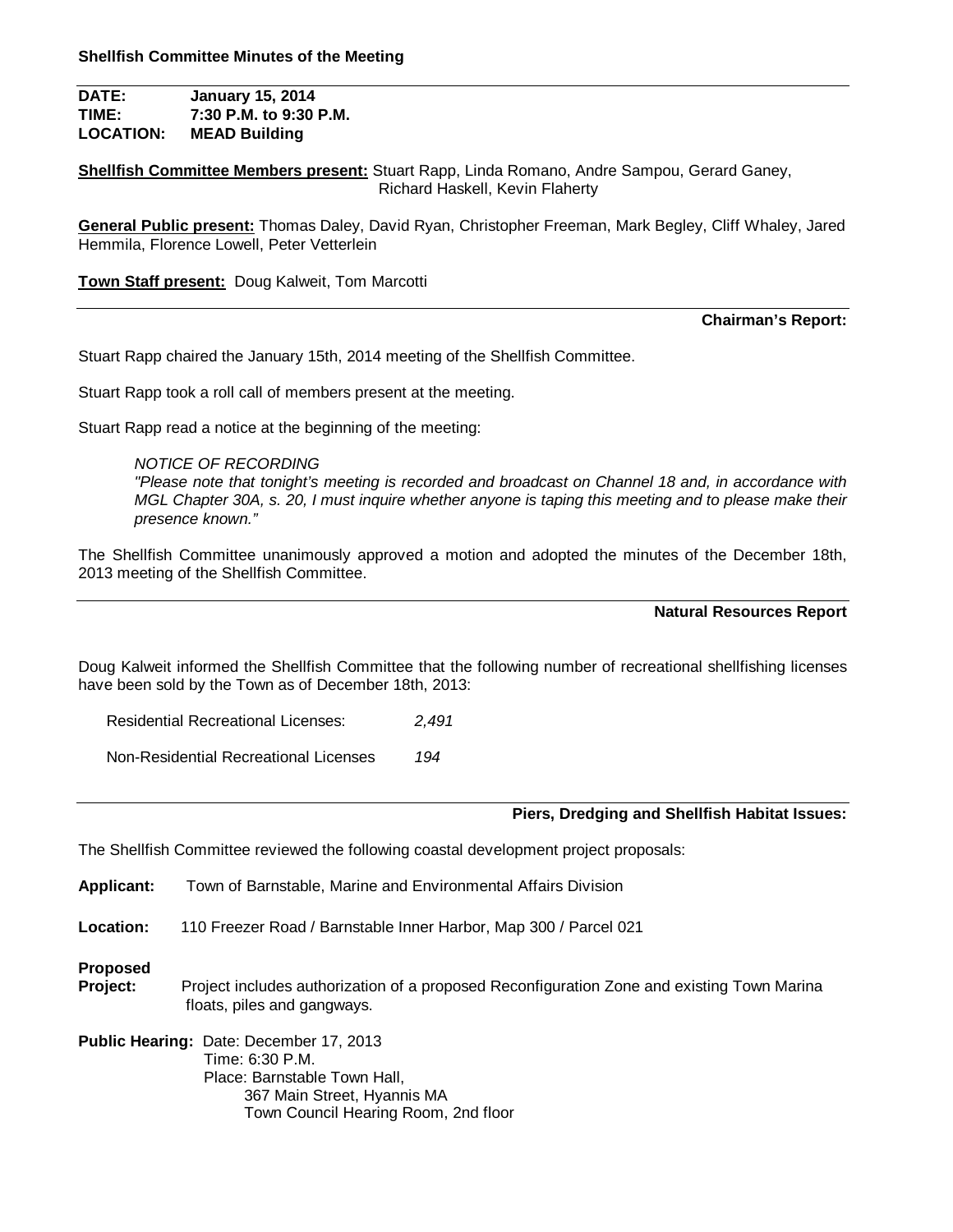| <b>Applicant:</b>     | Clara Mesonero                                                                                                                                                    |
|-----------------------|-------------------------------------------------------------------------------------------------------------------------------------------------------------------|
| Location:             | 464 Starboard Lane, Osterville, MA. 02655, Map 167 Parcel 25-002                                                                                                  |
| Proposed:<br>Project: | Modifications to existing dock. Improvements to existing dock on Bumps River<br>(kayak racks, new terminal section, new landward section, lateral access stairs)  |
|                       | Public Hearing: Date: February 18, 2014<br>Time: 6:30 P.M.<br>Place: Barnstable Town Hall,<br>367 Main Street, Hyannis MA<br>Town Council Hearing Room, 2nd floor |

## **Old Business**

The Aquaculture Sub-Committee is in the process of formulating proposed amendments to the Town of Barnstable Aquaculture License Regulations (Article IX) for submittal to Shellfish Committee for review. David Ryan (sub-committee member) compiled and submitted the sub-committee's proposed amendments to the Aquaculture License Regulations (Article IX) and submitted them to the Shellfish Committee for discussion and review at the Shellfish Committee's January 15, 2014 meeting (the proposals are included below).

## **ARTICLE IX Aquaculture License Regulations**

## § 407-47. Proof of residency required. EXISTING REGULATION:

Aquaculture grant licenses, hereinafter referred to as the "license," will be issued to Town of Barnstable residents only who can prove to the satisfaction of the Licensing Authority that they are a bona fide, domiciled resident of the Town of Bamstable and have been domiciled within the Town for at least 12 consecutive months prior to the date of application. Two forms of written proof of residency is required: tax bills, rent receipts, utility bills, driver's license, car registration, etc., may serve as proof. All local tax obligations must be paid in full in order for an application to be considered in accordance with MGL C. 40, § 57, which was adopted by Town Meeting 11/86. Any licensed area so licensed subsequent to the adoption of these rules and regulations shall be forfeited if the holder of the license, hereinafter referred to as the "licensee," ceases to be a bona fide domiciled resident of the Town of Barnstable.

CHANGE: Aquaculture grant licenses, hereinafter referred to as the "license," will be issued to Town of Barnstable individual or corporation, as long as individual or the president of a corporation is a majority shareholder and can prove to the satisfaction of the Licensing Authority that they are a bona fide, domiciled resident of the Town of Barnstable and have been domiciled within the Town for at least 12 consecutive months prior to the date of application. Two forms of written proof of residency is required; tax bills, rent receipts, utility bills, driver's license, car registration, etc., may serve as proof. All local tax obligations must be paid in full in order for an application to be considered in accordance with MGL C. 40, § 57, which was adopted by Town Meeting 11/86. Any licensed area so licensed subsequent to the adoption of these rules and requlations shall be forfeited if the holder of the license, hereinafter referred to as the "licensee," ceases to be a bona fide domiciled resident of the Town of Barnstable.

Rational: The option for corporate ownership by new or existing aquaculture companies in the town of Barnstable is a recommended business practice.

## **EXISTING REGULATION:**

## **§ 407-50. Filing and posting of list of applicants.**

A list of applicants for licenses in order of date of application shall be kept on file by the Town Manager, and an up-to-date copy shall be permanently posted on an official bulletin board in the Town Hall.

Change:

A waiting list of applicants for licenses in order of date of application shall be kept on file by the Town Manager, and an up-to-date copy shall be permanently posted on an official bulletin board in the Town Hall. The waiting list shall be renewable at the beginning of each calendar year. It shall be the responsibility of the applicant to notify the Town Managers office, in writing, between January 1 and February 15 of each year od his/her desire to remain on the waiting list. The Town Managers office must receive said notice on forms approved by the Natural Resource Department by 4:15 on the deadline date along with a \$10.00 fee.

Rational: The existing waiting list is stagnant and outdated. This change is consistent with mooring waiting list policies.

## **EXISTING REGULATION:**

## **§ 407-54. Exclusivity of license; subleasing prohibited; transfer of license.**

Licenses are issued to and for the exclusive use of the licensee who may contract with or employ others to work for the licensee. Subleasing of the licensed area or portion thereof is prohibited. Licenses are renewable, heritable and transferable subject to Town Manager written approval and pursuant to Massachusetts General Laws Chapter 130. A licensee proposing to transfer his or her license shall first notify the Town Manager in writing that he/she no longer wishes to operate the license and requests a transfer of his/her licensed area to a designated recipient. Such recipient shall thereupon file an application under § 407-48. Thereafter, the application shall be treated, insofar as apt, as a new application.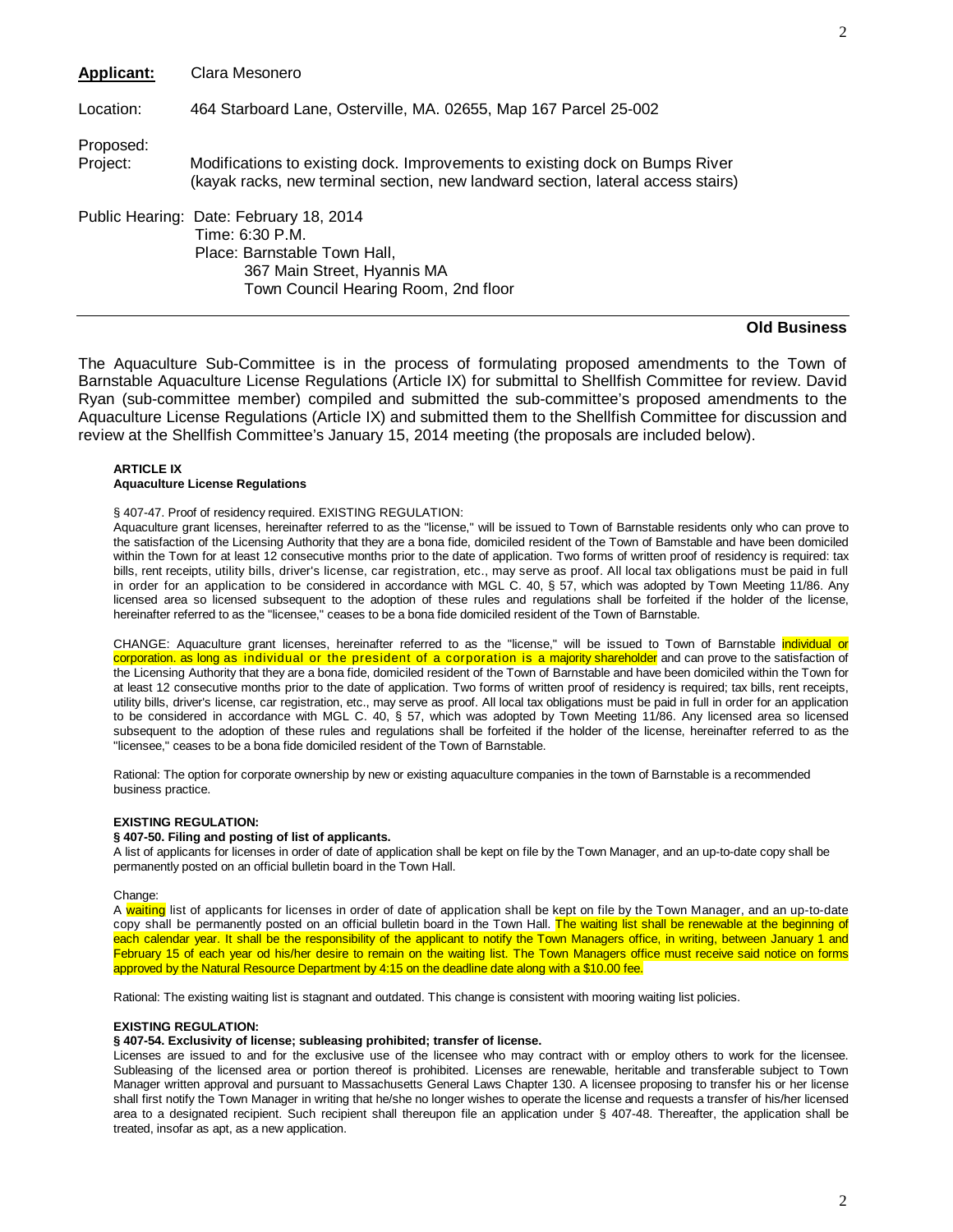#### Change:

Licenses are issued to and for the exclusive use of the licensee who may contract with or employ others to work for the licensee. Subleasing of the licensed area or portion thereof is prohibited Licenses are renewable and heritable. Licenses are transferable after three years subject to review by Natural Resource Department for reporting requirements and production standards under 407-59 and 407-60 and subject to Town Manager written approval and pursuant to Massachusetts General Laws Chapter 130. A licensee proposing to transfer his or her license shall first notify the Town Manager in writing to request a transfer of his/her licensed area to a designated recipient Such recipient shall thereupon file an application under § 407-48. Thereafter, the application shall be treated, insofar as apt, as a new application.

Rationale: To encourage new licensees to meet production standards.

### § **407-56. New license period; renewal. EXISTING REGULATION:**

A new license shall be issued for a period not to exceed five years, and for a maximum total area not to exceed two acres. During the first year, at least 10% of the lease site must be used for the permitted aquaculture activity, during the second year 15% and during the third year 20%, or the lease site will be forfeited. The licensee may apply for the renewal of the license at anytime within two years prior to the expiration date of the license. The Town Manager shall review the licensee's request for renewal within 60 days after receipt of the renewal request. Under the legal discretion of the Town Manager the license holder shall have the option of a renewal period up to 10 years.

#### Change:

A new license shall be issued for a period not to exceed five years, The licensee may apply for the renewal of the license at anytime within two years prior to the expiration date of the license. The Town Manager shall review the licensee's request for renewal within 60 days after receipt of the renewal request. Under the legal discretion of the Town Manager the license holder shall have the option of a renewal period up to 10 years.

Rationale: This rule change removes production standards from 407-56 and addresses it in 407-59 Removal of acreage limitation reflects the fact that the majority of individuals and companies actively working in the aquaculture industry work on or manage more than 2 acres.

### § **407-57. Acreage limitation. EXISTING REGULATION:**

The maximum total acreage licensed to any licensee shall not exceed two acres on the Northside and two acres on the Southside within the Town of Barnstable inner bays. This acreage limitation does not apply to any existing so-called grant (now referred to as a "license") which is in excess of four acres and will not prevent the grant holder (now referred to as the "licensee") from future renewals, provided that said licensee abides by all other applicable regulations set forth herewith.

#### REMOVE Rationale: addressed in 407-56

## **§ 407-59. Reasonable production value. EXISTING REGULATION:**

An annual review of each license will be conducted by NR in order to determine reasonable production value. If, after the third year of a new license, any licensee cannot show that a reasonable amount of shellfish product has been produced on the license during the preceding year the license may be forfeited. For purposes stated herein reasonable amount of shellfish product shall mean not less than \$2,000 per acre per year based upon market value. Failure of the licensed shellfish project to meet such a value shall result in a forfeit of the shellfish aquaculture license and licensed area. If, for any year, the licensee does not meet the reasonable production value then upon written request to the Town Manager said reasonable production value may be waived at the discretion of the Town Manager for that particular year, provided that the licensee can demonstrate to the Town Manager that the cause of the lower amount produced is the direct result of a natural disaster or other unforeseen personal misfortune.

An annual review of each license will be conducted by NR in order to determine reasonable production value. If, after the third year of a new license, any licensee cannot show that a reasonable amount of shellfish product has been produced on the license during the preceding year the license may be forfeited. For purposes stated herein reasonable amount of shellfish product shall mean not less than \$10,000 per acre per year based upon market value. Failure of the licensed shellfish project to meet such a value shall result in a forfeit of the shellfish aquaculture license and licensed area. If, for any year, the licensee does not meet the reasonable production value then upon written request to the Town Manager said reasonable production value may be waived at the discretion of the Town Manager for that particular year, provided that the licensee can demonstrate to the Town Manager that the cause of the lower amount produced is the direct result of a natural disaster or other unforeseen personal misfortune.

Rationale: \$10,000 per acre production requires minimal investment and effort.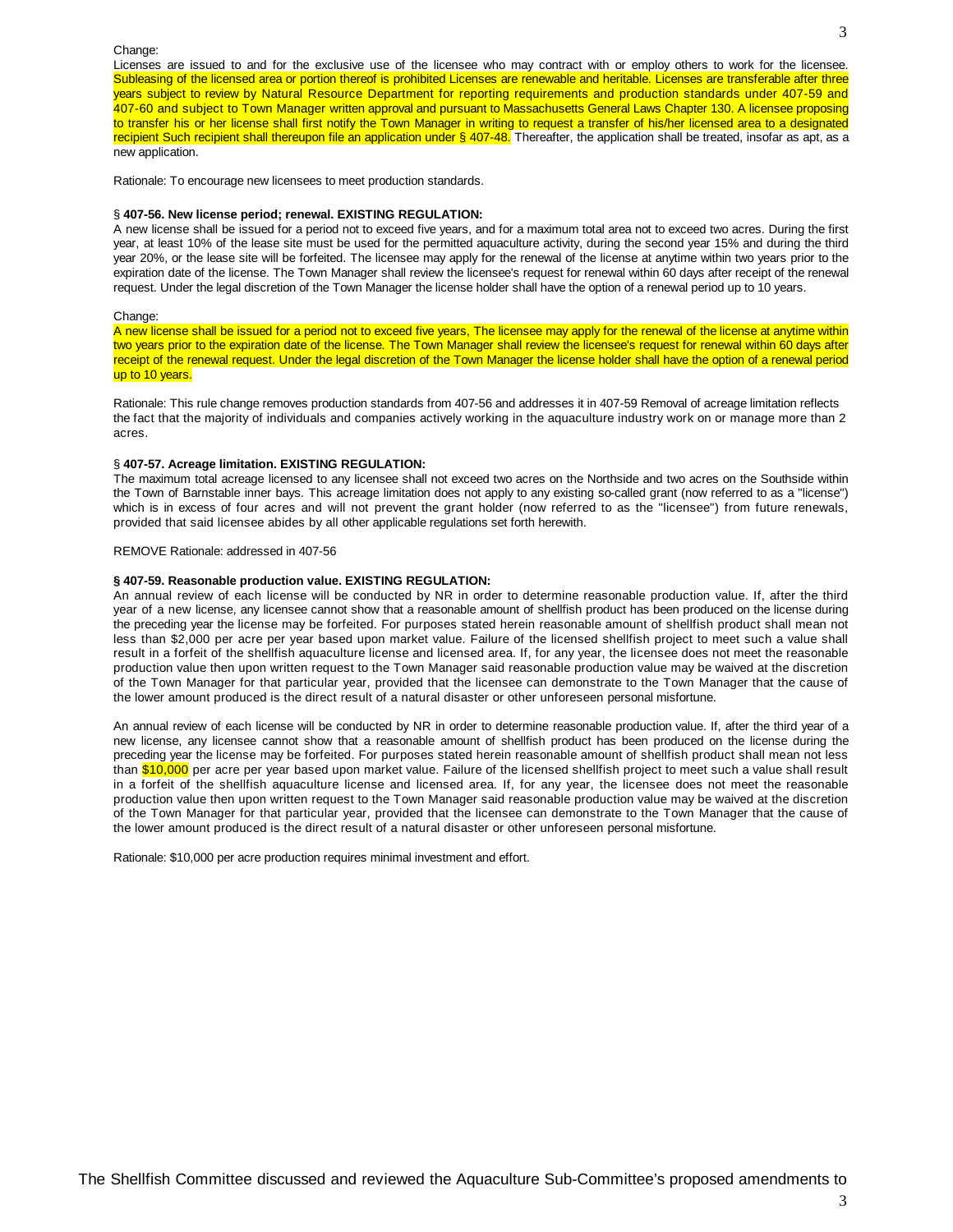Aquaculture License Regulations (Article IX), revised them, and unanimously passed a motion that approve $\hat{d}$ all the revised proposed amendments as noted by Stuart Rapp. Kevin Flaherty recused himself from the vote. Stuart Rapp noted the Shellfish Committee's revisions of the Aquaculture Sub-Committee's proposed amendments to Aquaculture License Regulations (Article IX) as included below.

CHAPTER 407

ARTICLE IX

Aquaculture License Regulations

Proposed amendments approved by the Shellfish Committee at its January 15, 2014 meeting

# **EXISTING REGULATION**:

# § 407-47. Proof of residency required.

Aquaculture grant licenses, hereinafter referred to as the "license," will be issued to Town of Barnstable residents only who can prove to the satisfaction of the Licensing Authority that they are a bona fide, domiciled resident of the Town of Barnstable and have been domiciled within the Town for at least 12 consecutive months prior to the date of application. Two forms of written proof of residency is required; tax bills, rent receipts, utility bills, driver's license, car registration, etc., may serve as proof. All local tax obligations must be paid in full in order for an application to be considered in accordance with MGL C. 40, § 57, which was adopted by Town Meeting 11/86. Any licensed area so licensed subsequent to the adoption of these rules and regulations shall be forfeited if the holder of the license, hereinafter referred to as the "licensee," ceases to be a bona fide domiciled resident of the Town of Barnstable.

**CHANGE**: Aquaculture grant licenses, hereinafter referred to as the "license," will be issued to a Town of Barnstable individual or corporation, as long as the individual or the president of a corporation is a majority shareholder and he/she can prove to the satisfaction of the Licensing Authority that they are a bona fide, domiciled resident of the Town of Barnstable and have been domiciled within the Town for at least 12 consecutive months prior to the date of application. Two forms of written proof of residency is required; tax bills, rent receipts, utility bills, driver's license, car registration, etc., may serve as proof. All local tax obligations must be paid in full in order for an application to be considered in accordance with MGL C. 40, § 57, which was adopted by Town Meeting 11/86. Any licensed area so licensed subsequent to the adoption of these rules and regulations (4/6/1995) shall be forfeited if the holder of the license, hereinafter referred to as the "licensee," ceases to be a bona fide domiciled resident of the Town of Barnstable.

**Rational**: The option for corporate ownership by new or existing aquaculture companies in the Town of Barnstable is a recommended business practice.

# **EXISTING REGULATION**:

§ 407-50. Filing and posting of list of applicants.

A list of applicants for licenses in order of date of application shall be kept on file by the Town Manager, and an up-to-date copy shall be permanently posted on an official bulletin board in the Town Hall.

**CHANGE**: A waiting list of applicants for licenses in order of date of application shall be kept on file by the Town Manager, and an up-to-date copy of said list shall be permanently posted on an official bulletin board in the Town Hall. The waiting list shall be renewable at the beginning of each calendar year. It shall be the responsibility of the applicant to notify the Town Manager's office, in writing, between January 1 and February 15 of each year of his/her desire to remain on the waiting list. The Town Managers office must receive said notice on forms approved by the Natural Resource Department by 4:15 PM on the deadline date (February, 15) along with a \$10.00 fee. In order to be on the list and to stay on the list you must be domiciled in the Town of Barnstable.

**Rational**: The existing waiting list is stagnant and outdated. This change is consistent with mooring waiting list policies.

# **EXISTING REGULATION**:

§ 407-54. Exclusivity of license; subleasing prohibited; transfer of license.

Licenses are issued to and for the exclusive use of the licensee who may contract with or employ others to work for the licensee. Subleasing of the licensed area or portion thereof is prohibited. Licenses are renewable, heritable and transferable subject to Town Manager written approval and pursuant to Massachusetts General Laws Chapter 130. A licensee proposing to transfer his or her license shall first notify the Town Manager in writing that he/she no longer wishes to operate the license and requests a transfer of his/her licensed area to a designated recipient. Such recipient shall thereupon file an application under § 407-48. Thereafter, the application shall be treated, insofar as apt, as a new application.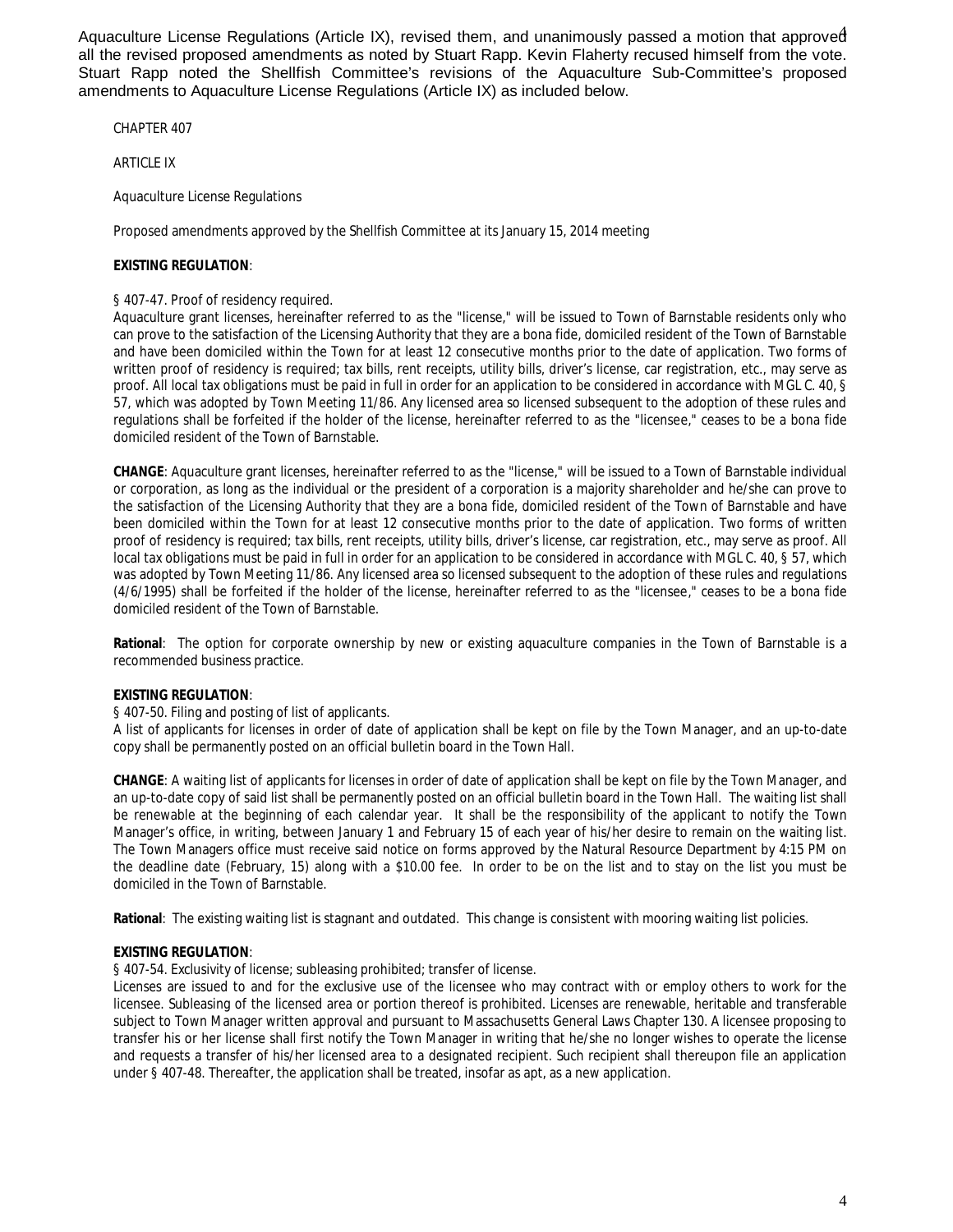CHANGE: Licenses are issued to and for the exclusive use of the licensee who may contract with or employ others to work fo<sup>5</sup> the licensee. Subleasing of the licensed area or portion thereof is prohibited. Licenses are renewable and inheritable. Licenses are transferable only after three years subject to review by the Natural Resource Office for reporting requirements and production standards under §§ 407-59 and 407-60 and subject to the Town Manager's written approval and pursuant to Massachusetts General Laws Chapter 130. A licensee proposing to transfer his or her license shall first notify the Town Manager in writing to request a transfer of his/her licensed area to a designated recipient. Such recipient shall thereupon file an application under § 407-48. Thereafter, the application shall be treated as a new application. If, however, the license is under the scrutiny of the Natural Resources Office for production as well as any other potential regulatory violations then the license may not be transferred.

**Rationale**: To encourage new licensees to meet production standards.

# **EXISTING REGULATION**:

# § 407-56. New license period; renewal.

A new license shall be issued for a period not to exceed five years, and for a maximum total area not to exceed two acres. During the first year, at least 10% of the lease site must be used for the permitted aquaculture activity, during the second year 15% and during the third year 20%, or the lease site will be forfeited. The licensee may apply for the renewal of the license at anytime within two years prior to the expiration date of the license. The Town Manager shall review the licensee's request for renewal within 60 days after receipt of the renewal request. Under the legal discretion of the Town Manager the license holder shall have the option of a renewal period up to 10 years.

**CHANGE**: A new license shall be issued for a period not to exceed five years. The licensee may apply for the renewal of the license within two years prior to the expiration date of the license. The Town Manager shall review the licensee's request for renewal within 60 days after receipt of the renewal request. Subject to the discretion of the Town Manager the license holder shall have the option of a renewal period of up to 10 years.

**Rationale**: This rule change removes production standards from §407-56 and addresses them in §407-59. Removal of acreage limitation reflects the fact that the majority of individuals and companies actively, successfully working in the aquaculture industry work on or manage more than 2 acres and this issue is addressed in §407-57.

# **EXISTING REGULATION**:

# § 407-57. Acreage limitation.

The maximum total acreage licensed to any licensee shall not exceed two acres on the Northside and two acres on the Southside within the Town of Barnstable inner bays. This acreage limitation does not apply to any existing so-called grant (now referred to as a "license") which is in excess of four acres and will not prevent the grant holder (now referred to as the "licensee") from future renewals, provided that said licensee abides by all other applicable regulations set forth herewith.

**CHANGE**: The maximum total acreage licensed to any licensee shall not exceed ten (10) acres within the Town of Barnstable inner bays. This acreage limitation does not apply to any existing so-called grant (now referred to as a "license") which is in excess of ten (10) acres and will not prevent the grant holder (now referred to as the "licensee") from future renewals, provided that said licensee abides by all other applicable regulations set forth herewith.

**Rationale**: Increase of the acreage limitation reflects the reality that the majority of individuals and companies actively, successfully working in the aquaculture industry work on or manage more than 2 acres.

# **EXISTING REGULATION**:

# § 407-59. Reasonable production value.

An annual review of each license will be conducted by NR in order to determine reasonable production value. If, after the third year of a new license, any licensee cannot show that a reasonable amount of shellfish product has been produced on the license during the preceding year the license may be forfeited. For purposes stated herein reasonable amount of shellfish product shall mean not less than \$2,000 per acre per year based upon market value. Failure of the licensed shellfish project to meet such a value shall result in a forfeit of the shellfish aquaculture license and licensed area. If, for any year, the licensee does not meet the reasonable production value then upon written request to the Town Manager said reasonable production value may be waived at the discretion of the Town Manager for that particular year, provided that the licensee can demonstrate to the Town Manager that the cause of the lower amount produced is the direct result of a natural disaster or other unforeseen personal misfortune.

# **CHANGE**:

An annual review of each license will be conducted by the Natural Resources Office in order to determine reasonable production value. If, after the third year of a new license, any licensee cannot show that a reasonable amount of shellfish product has been produced on the license during the preceding year the license shall be subject to forfeiture. For purposes stated herein reasonable amount of shellfish product shall mean not less than \$10,000 per acre per year based upon market value. Failure of the licensed shellfish project to meet such a value shall result in a forfeit of the shellfish aquaculture license and licensed area. If, for any year, the licensee does not meet the reasonable production value then upon written request to the Town Manager said